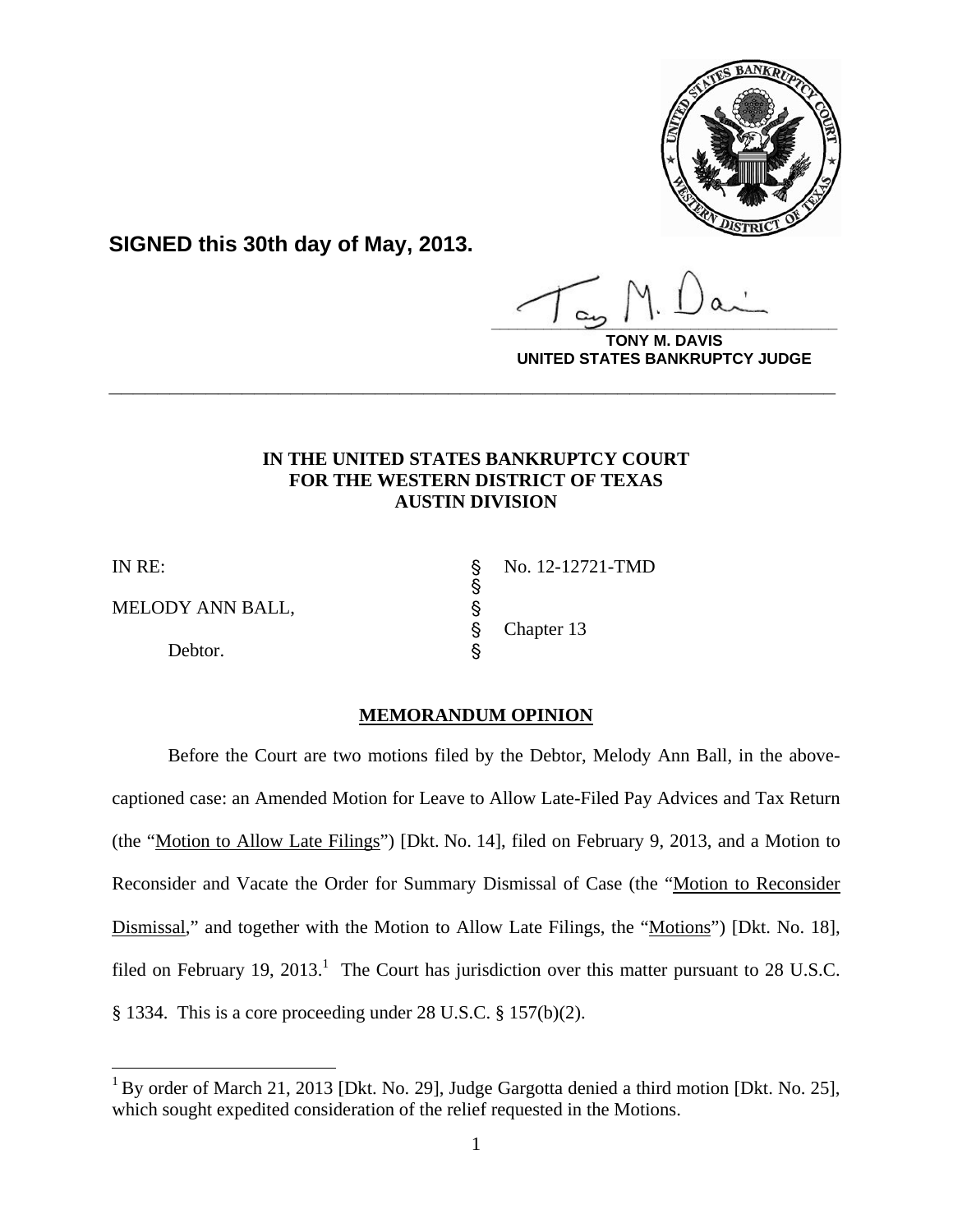The Chapter 13 Trustee (the "Trustee") has filed responses in opposition to both Motions [Dkt. Nos. 19 and 21] and has filed an additional brief [Dkt. No. 31] discussing the legal authorities raised by Ball. The Court held a hearing on the Motions on April 9, 2013, and took the matter under advisement.

For the reasons stated in this Memorandum Opinion, the Court will DENY the Motions. In addition, the Court will ORDER counsel for Ball to show cause why the Court should not order the attorneys' fees paid to her by Ball to be returned.

#### **I. FACTUAL BACKGROUND**

1

The relevant facts are not at issue. Melody Ann Ball filed a petition for relief (the "Petition") [Dkt. No. 1], under chapter 13 of title 11 of the United States Code (the "Code"), on December 5, 2012. Lynn Saarinen, an attorney at the law firm Barron & Newburger, undertook Ball's legal representation in this case. Ball's attorney had accepted \$3,500 in fees as of the time the Petition was filed. *See* Disclosure of Compensation of Attorney for Debtor (attached to Petition). Ball's attorney has represented that Ball timely sent certain required documentation to her, but she admits that this documentation was not forwarded to the Trustee until February 6, 2013, some 63 days after the Petition was filed, and some 18 days later than required by law. Upon certification from the Trustee concerning Ball's failure to submit the documentation timely, Judge Gargotta dismissed the case on February 11, 2013 [Dkt. No. 15].

Ball submitted the Motions in an effort to have her case reinstated and obtain leave (after the fact) for the untimely filed documents. Ball's legal arguments are discussed below, but Ball points to additional facts that she portrays as relevant to the Court's decision on the Motions. In specific, Ball notes that under Rule  $2002(a)(1)$  of the Federal Rules of Bankruptcy Procedure

<sup>2</sup> In a prior case, Ball received a discharge under chapter 7 of the Code. *See* No. 11-10950-CAG, Dkt. No. 14 (Bankr. W.D. Tex. Oct. 11, 2011).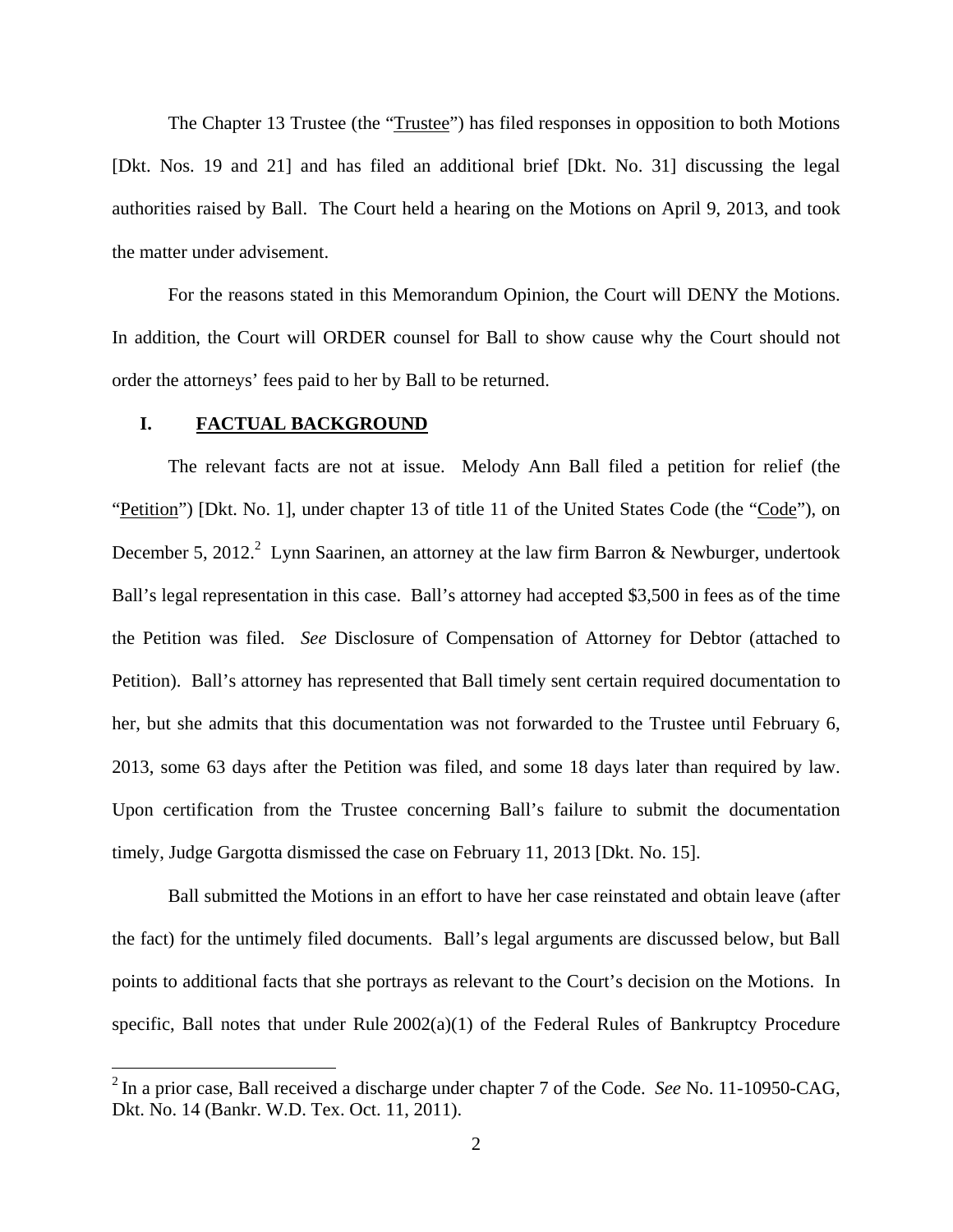(the "Bankruptcy Rules"), the debtor and creditors must be given 21 days' notice of the meeting of creditors held under § 341 of the Code (the "Section 341 Meeting"). Ball asserts, and the Trustee concedes, that sufficient notice was not given for the Section 341 Meeting originally scheduled for January 23, 2013 [Dkt. No. 7]. In light of this, the Trustee rescheduled the Section 341 Meeting for February 6, 2012, provided lawful notice [Dkt. No. 8], and conducted the meeting, which Ball did not attend.<sup>3</sup> Bankruptcy Rule 2003(a) requires that an initial Section 341 Meeting be held "no more than 50 days" after the Petition date. Thus, as Ball states and the Trustee concedes, the Section 341 Meeting, as rescheduled, was convened later than the Bankruptcy Rules require.

### **II. LEGAL ANALYSIS**

#### **A. Dismissal under § 521(i) for Untimely Submission of Payment Advices**

Section 521 of the Code requires that, "unless the court orders otherwise," a debtor such as Ball must file, among other things, "copies of all payment advices or other evidence of payment received within 60 days before the date of the filing of the petition, by the debtor from any employer of the debtor." 11 U.S.C. §  $521(a)(1)(B)(iv)$ .<sup>4</sup> The timeline for the filings is strict: "[I]f an individual debtor in a voluntary case under chapter 7 or 13 fails to file all of the

<sup>&</sup>lt;sup>3</sup> To be precise, the Section 341 Meeting was called on January 23 and then reset for February 6. *See* Proceeding Memo of Section 341 Meeting of Creditors [Dkt. No. 12]. Ball concedes she was not present on either date. It is not clear whether, in the certification pursuant to which summary dismissal was granted [Dkt. No. 15], the Trustee intended to refer to the January 23 or the February 6 meeting as the "First Meeting of Creditors" which Ball failed to attend. But this is of no moment. As noted below, the Court's ruling rests on the untimely submission of payment advices, and neither Ball's failure to attend the Section 341 Meetings, Ball's failure to file tax returns, nor any other alleged defects in her filings need be analyzed.

 $4$  The bankruptcy local rules in this district provide that debtors should not file payment advices with the Court but should submit them directly to the Trustee. The advices are to be provided "within fourteen (14) days" after the date a petition is filed, that is, 31 days sooner than required under § 521(i). *See* Bankruptcy Local Rule 1007(b) (as amended by Order Adopting Changes to Local Rules, Ex. A). Thus, Ball's filing was even more tardy under the local rules than under § 521, although the consequences of this added failure are not here at issue.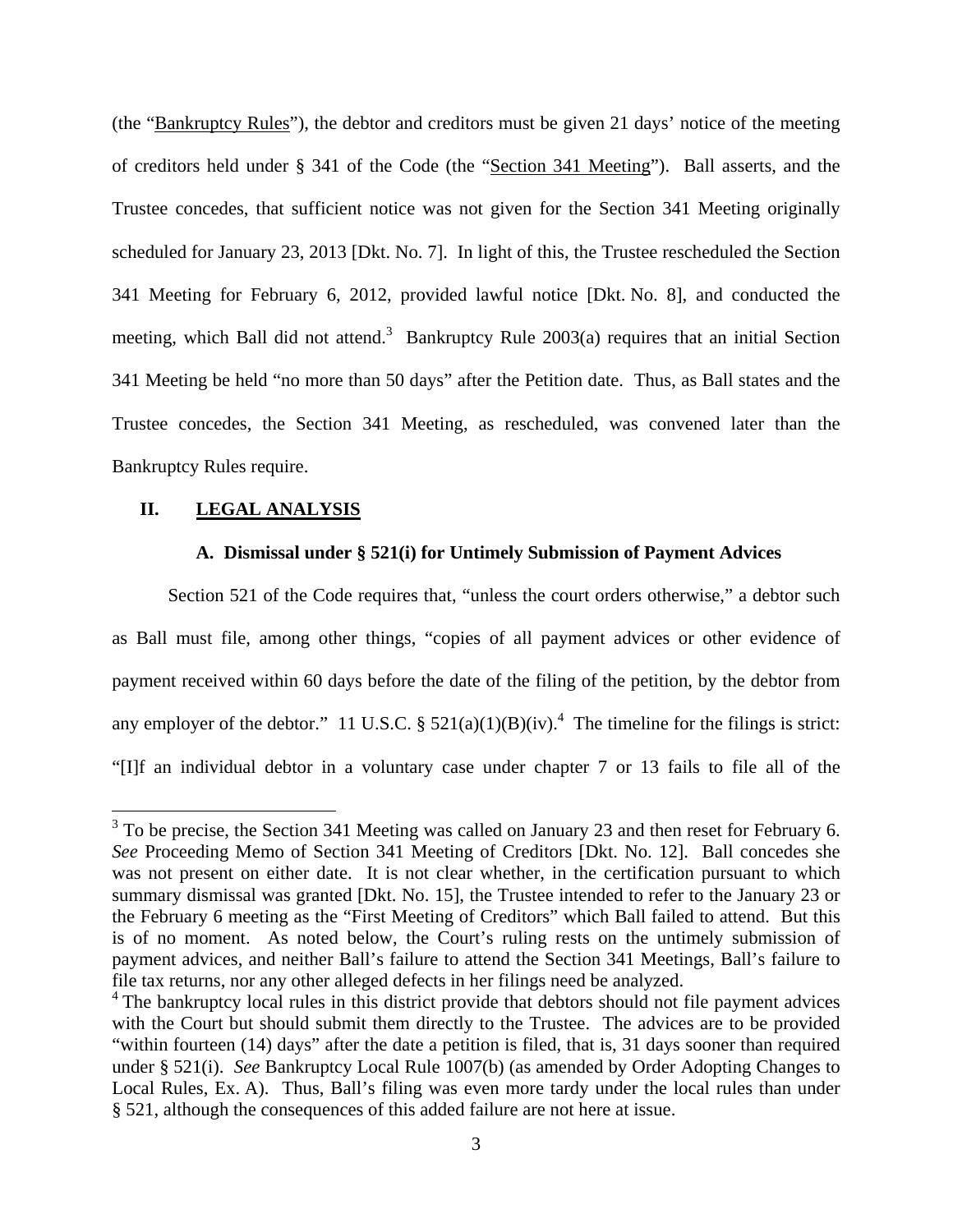information required under subsection (a)(1) within 45 days after the date of the filing of the petition, the case shall be automatically dismissed effective on the 46th day after the date of the filing of the petition." 11 U.S.C.  $\S$  521(i)(1). The next subsection provides that "any party in interest may request the court to enter an order dismissing the case," and instructs that the "court shall enter an order of dismissal not later than 7 days after such request." 11 U.S.C. §  $521(i)(2)$ .<sup>5</sup> An exception to the 45-day timeline is offered in the following subsection, which allows that "upon request of the debtor made within 45 days after the date of the filing of the petition . . . the court may allow the debtor an additional period of not to exceed 45 days to file the information required under subsection  $(a)(1)$  if the court finds justification for extending the period for the filing." 11 U.S.C. § 521(i)(3).

Ball did not file the required payment advices within 45 days of the Petition date. Ball

1

 $5$  Consistent with this statutory language, the Trustee in this case sought dismissal under the Consolidated Standing Order for Chapter 13 Case Administration for Austin Division (the "Standing Order"). The Standing Order allows the Trustee simply to submit an order of dismissal in the event the Trustee determines that one of seven specific events has occurred. Standing Order ¶ 16. One of the enumerated events is a failure to submit payment advices timely. *Id*. ¶ 16(g).

Ball suggests that the procedure outlined in the Standing Order and followed by the Trustee is inconsistent with Bankruptcy Local Rule 1017, which provides: "The Court will enter an order dismissing a case voluntarily filed by an individual debtor under Chapter 7 or 13 under § 521(i)(1) only upon *motion* of a creditor or party in interest. If no *motion* is filed, the case will be deemed not to have been dismissed." L. Rule 1017(d) (emphasis added).

This argument does not avail Ball. Although the Trustee did not file a motion, she did make a "request," as specifically authorized by  $\S$  521(i)(2) as well as by the Standing Order. There is no dispute that the payment advices were not submitted timely. In light of that reality, once a "request" for dismissal was made, the result under § 521(i) was certain—regardless of the exact procedure by which it was brought to pass. The Court lacks the authority to change that result.

More generally, as a court in this district has suggested, the purpose of this local rule is to alleviate the uncertainty created by the concept of an "automatic" dismissal. *In re Lopez*, No. 09-31511-C, 2009 Bankr. LEXIS 3029, at \*7-8 (Bankr. W.D. Tex. Sept. 17, 2009). As the Trustee noted in her argument, having an order on the docket facilitates her ability to get a release from her bond and gives her a filing in the case to rely on, in disbursing funds and discharging her duties. The Court declines to read the local rule instead as providing an extrastatutory, after the fact, and purely technical "out" for a dilatory debtor.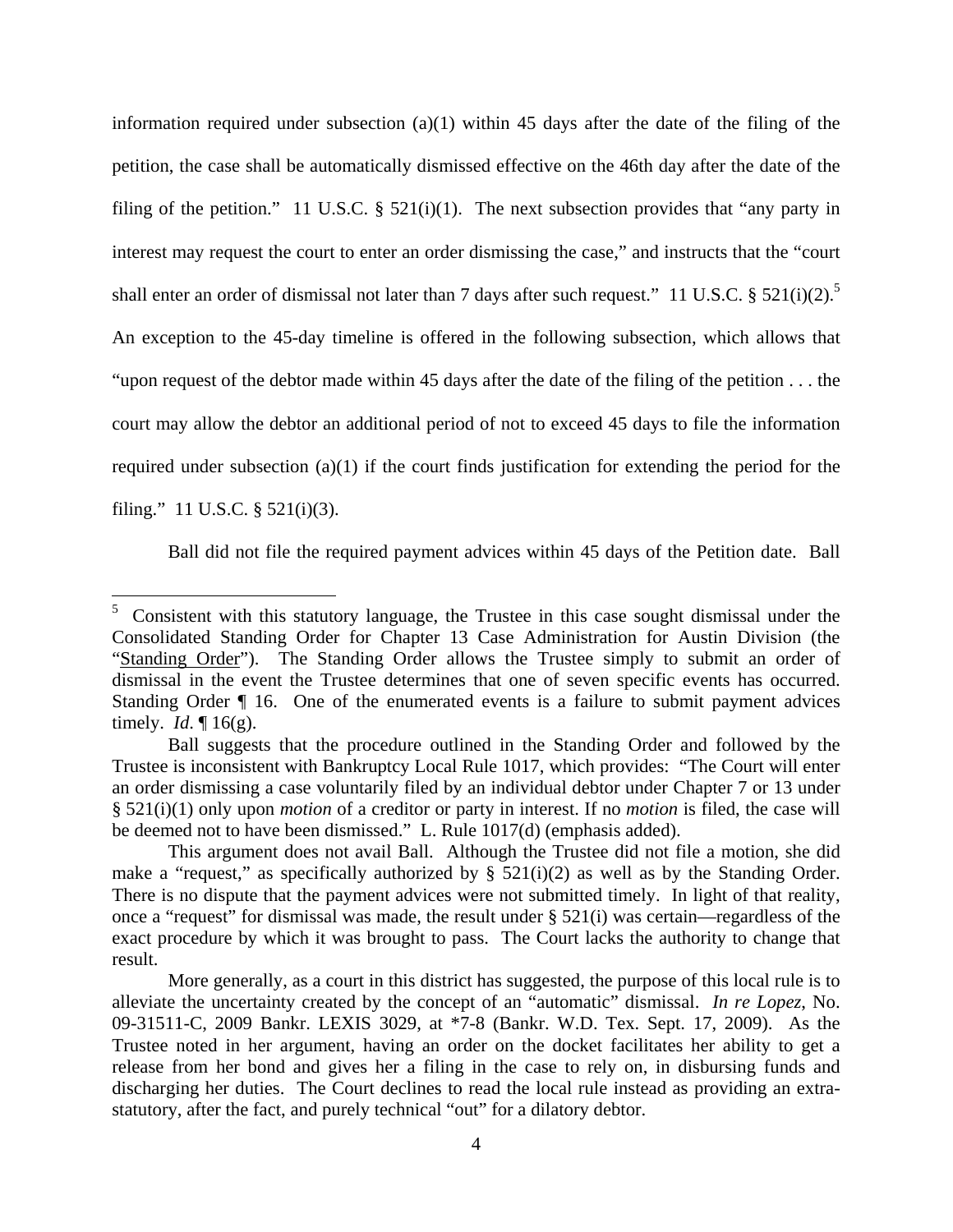made no request "within 45 days after the date of the filing of the petition" for an extension of time within which to file the payment advices. 11 U.S.C.  $\S$  521(i)(3). Nor did the Court "order[ ] otherwise," so as to relieve Ball from her duty to file the payment advices. 11 U.S.C.  $\S 521(a)(1)(B)$ . Despite this, Ball requests that the Court reinstate her case and recognize her late-filed payment advices. (Her Motions also discuss the late-filed tax returns as well as other issues, but for reasons discussed below, the Court need not and does not rest its ruling on anything aside from the payment advices.)

Ball advances three basic arguments in favor of her requested relief.

First, Ball points to the Trustee's admitted mistake concerning the scheduling of the Section 341 Meeting. At the time this mistake was made—but, she assures the Court, no longer—it was the practice of Ball's attorney to "calendar" her submission of the  $\S$  521(a) documents to the Trustee based on the receipt of notice of the Section 341 Meeting. Because the Trustee delayed in noticing the Section 341 Meeting, Ball's counsel delayed in "calendaring" submission of the documents until after the  $\S$  521(i) deadline had passed. Ball suggests that for this reason, the Trustee bears some responsibility for Ball's failure to submit the documents on time, and Ball should not have to bear the burden of a dismissal caused in part by the Trustee's error.

Second, Ball's counsel, having taken full responsibility for the delay in submitting the payment advices, asserts that it is unfair for her client to bear the burden of her failure as counsel.

Third, Ball appeals to a policy rationale for the  $\S$  521(a) requirements, namely the expedient advancement of the case for the benefit of the creditors of her estate. Ball claims that her failure caused no detriment to the creditors, of which she says there are only two, and that in fact the best interests of efficiency and justice will be served by reinstating her case and allowing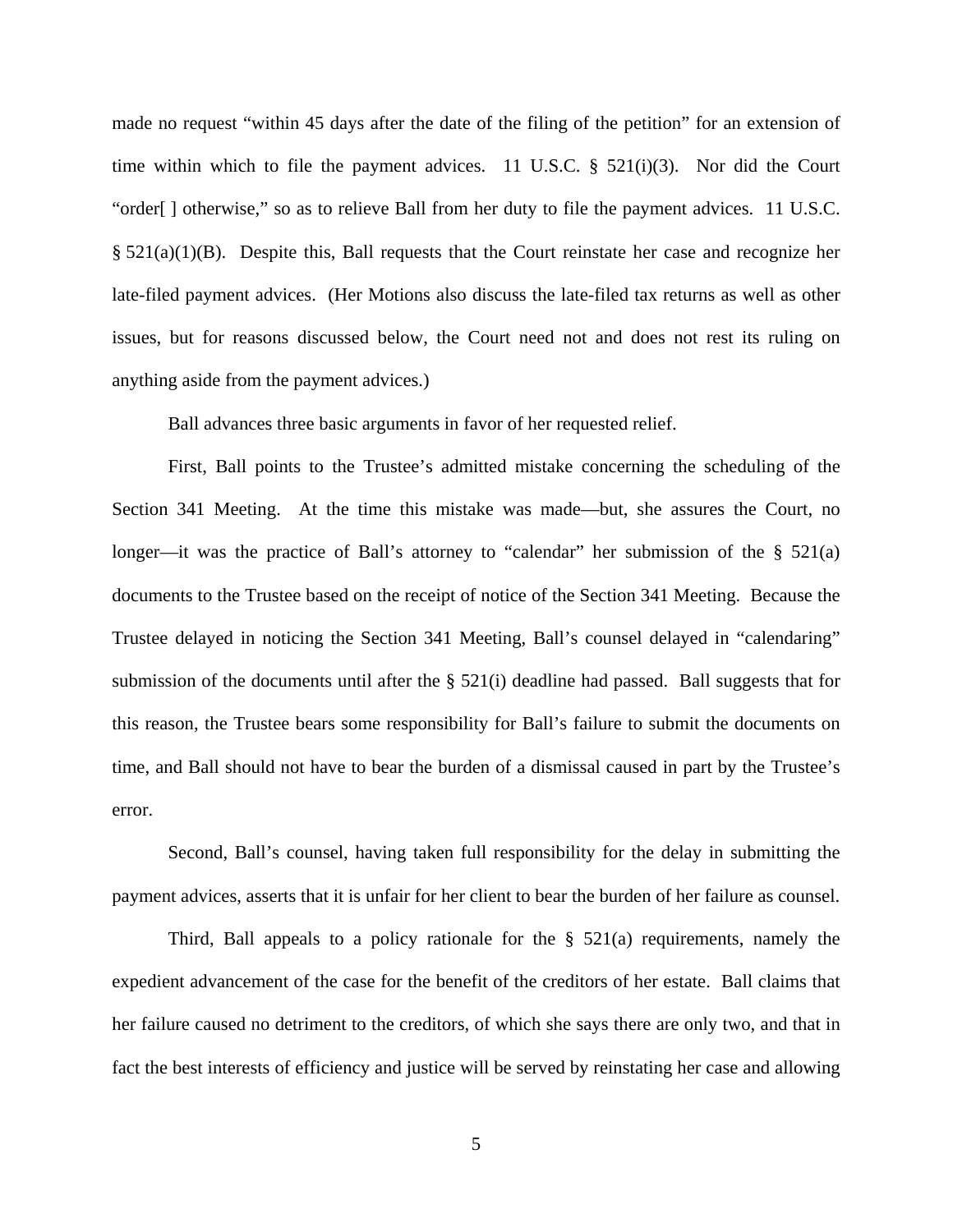it to continue. She argues that any delay to the advancement of this case was caused by the Trustee's failure to schedule a timely and lawfully noticed Section 341 Meeting.

Ball's arguments are hardly airtight. The Trustee's problems in scheduling the Section 341 Meeting are of no obvious legal or factual relevance to the debtor's obligations under § 521(a); clients regularly suffer for the ineptitude (or benefit from the brilliance) of their legal representatives; and it is not hard to see that the filing of required documents eighteen days after the deadline provided for by statute, and only upon the prompting of a busy trustee, thwarted the expedient advancement of this case. Further, there is more to consider than this case. Chapter 13 is a relatively inexpensive way for an individual debtor to obtain significant financial relief, including relief from foreclosure, the ability to strip down certain secured claims, and the ability to retain non-exempt assets while paying unsecured creditors a fraction of what they are owed. However, as a remedy, Chapter 13 will only remain inexpensive if the system can continue to process, on a district by district basis, thousands of cases a year. The system can do that only if information is filed or turned over to trustees on a timely basis. In light of all of these considerations, the Court is not inclined to lightly disregard filing deadlines.

But even assuming the Court were to find one or more of Ball's arguments convincing as to why it *should* grant the relief requested in the Motions, it would face the significant hurdle of whether it *could* do so. As numerous courts, including courts in this circuit, have found, once the § 521(i) deadline has passed, the statutory language mandating that the "case shall be automatically dismissed," leaves little discretion with the courts. *See, e.g.*, *In re Hall*, 368 B.R. 595, 599 (Bankr. W.D. Tex. 2007) (finding no discretion in statute for court to refuse to dismiss case when the § 521(i)(1) deadline has passed); *In re Richardson*, No. 07-42881, 2008 WL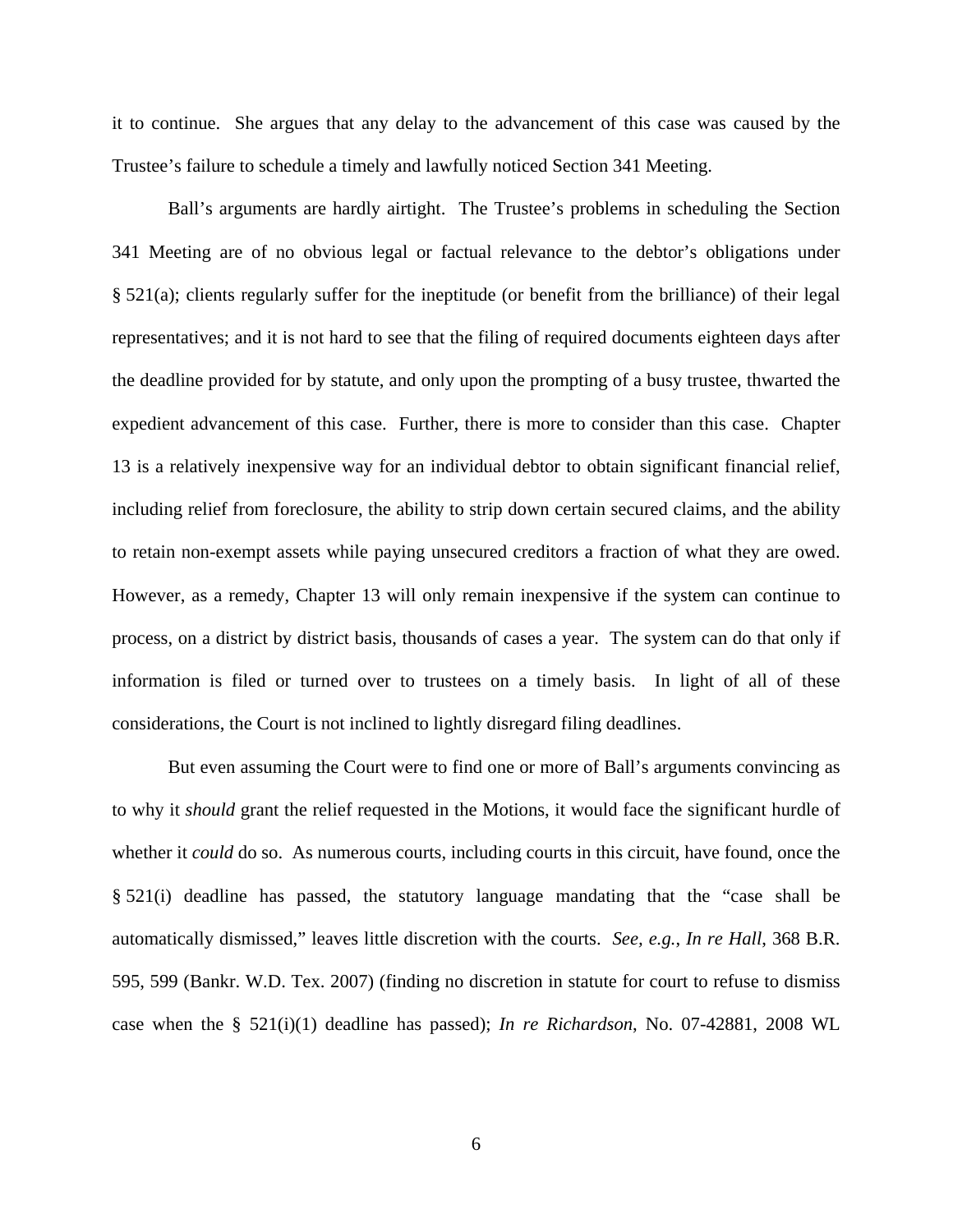270263, at \*2-3 (Bankr. E.D. Tex. Jan. 30, 2008) (finding no discretion to refuse to dismiss); *In re Young*, No. 06-80397, 2006 WL 3524482, at \*4 (Bankr. S.D. Tex. Dec. 6, 2006) (same).<sup>6</sup>

It is true, as Ball notes, that some courts have managed to find a way around this seemingly absolute language, when faced with situations where they judged that the dismissal would amount to an abuse of the bankruptcy process—for instance, when dismissal is sought, opportunistically, by the debtor. *See Segarra-Miranda v. Acosta-Rivera (In re Acosta-Rivera)*, 557 F.3d 8, 14 (1st Cir. 2009) (reading statute to allow bankruptcy court to waive the § 521(a) filing requirements even after the deadline has passed "[w]here . . . there is no continuing need for the information or a waiver is needed to prevent automatic dismissal from furthering a debtor's abusive conduct"); *Wirum v. Warren (In re Warren)*, 568 F.3d 1113, 1117 (9th Cir. 2009) (same); *Simon v. Amir (In re Amir)*, 436 B.R. 1, 25 (B.A.P. 6th Cir. 2010) (same); *In re Bliek*, 456 B.R. 241, 244 (Bankr. D.S.C. 2011) (same); *see also In re Fileccia*, No. 06-05111, 2007 Bankr. LEXIS 1924, at \*11 (Bankr. M.D. Tenn. June 6, 2007) (reading the statutory language to deny the court discretion, but declining to follow the statute nonetheless, because that course of action would "allow dishonest debtors to abuse the court system").

As Ball admits, none of those cases is on all fours with hers. Hers is not a case in which

 $\overline{a}$ 

 $6$  There is some ambiguity—and disagreement within this district—concerning whether dismissal under  $\S$  521(i) is "automatic ]" in the sense that it occurs without any action being necessary on the part of the court, or merely in the sense that it is mandatory and without any room for discretion. In other words, is an order required to effectuate the "automatic" dismissal? Courts appear divided on this question. *See In re Spencer*, 388 B.R. 418, 420-33 (Bankr. D.D.C. 2008) (providing extensive discussion of textual and policy reasons that dismissal should be considered effective as of the date of the order of dismissal, and not as of the 46th day in the absence of an order); *In re Lopez*, 2009 Bankr. LEXIS 3029, at \*2-8 (noting that both readings are sustainable on the plain text of the Code but choosing to follow the *Spencer* court's interpretation); *In re Hall*, 368 B.R. at 598-600 (suggesting dismissal occurs on 46th day with or without a court order).

As this issue is not before the Court today, the Court expresses no opinion on precisely when the dismissal was effective—merely that it is effective, and that this Court lacks the power to change that.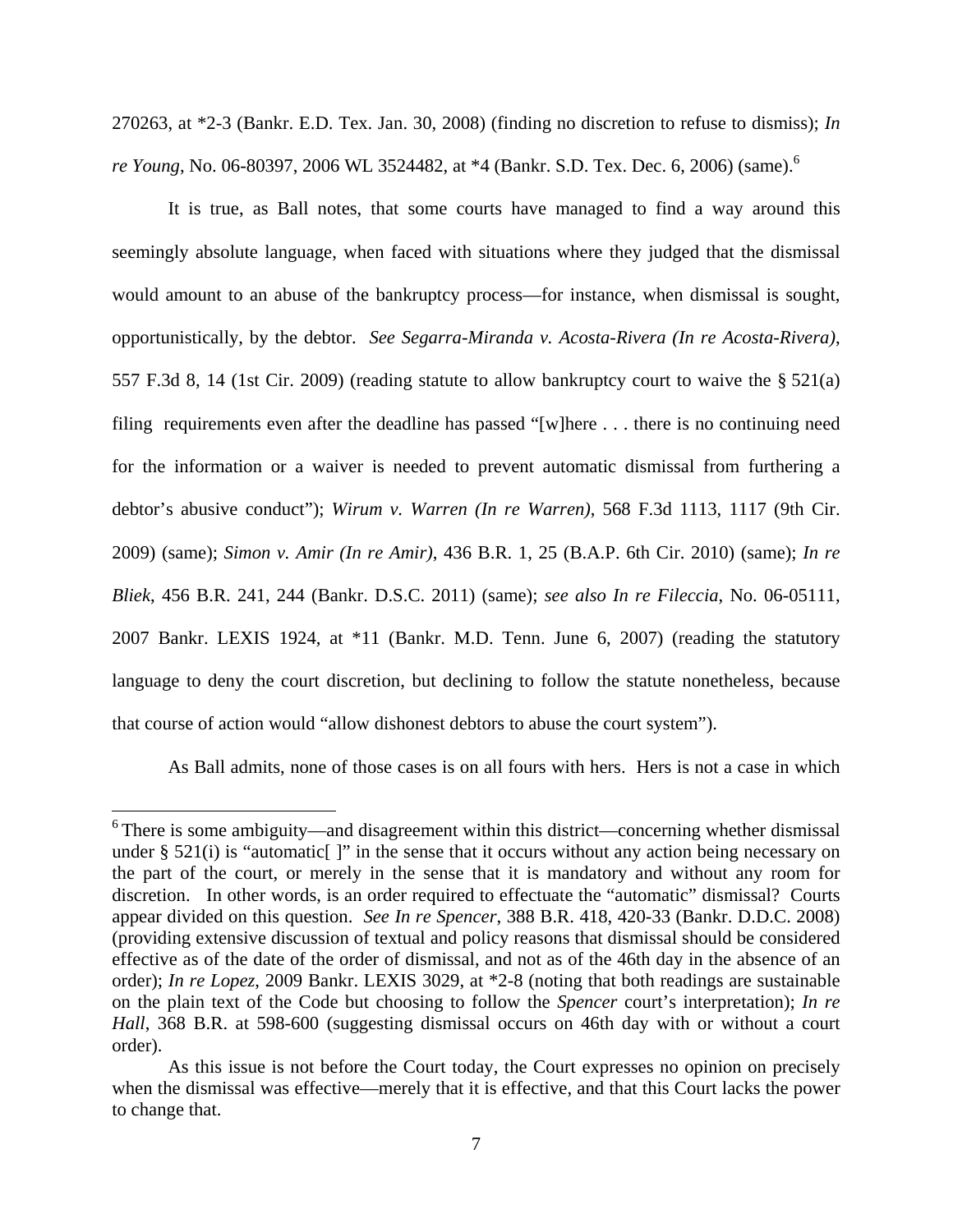the proverbial "bad faith" debtor is exploiting  $\S$  521(i) opportunistically to have a case dismissed. The courts that have found exceptions to  $\S$  521(i) have done so because the policy behind the relevant Code amendment—namely the curtailing of abuse of the bankruptcy process by dilatory debtors—is best served by providing exceptions under circumstances where to follow the plain text is to subvert the policy. *Acosta-Rivera*, 557 F.3d at 12-13. Here, by contrast, to follow the plain text is to serve the policy—stiff though its results may be for Ball.<sup>7</sup>

Ball responds that if courts can bend the § 521(i) rules when a "bad debtor" is involved, they should bend them for her—a "good debtor," whose only fault is her lawyer's mistake. But her status as an "innocent debtor" does not set her apart from other examples of summary dismissal in the case law. In fact, in this district, Judge Gargotta recently faced a similar case, in which a debtor, whose primary fault appears to have been trusting herself to an incapable "petition preparer," found her case summarily dismissed. *In re Baugh*, No. 12-10461-CAG, 2012 Bankr. LEXIS 2084, at \*5 (Bankr. W.D. Tex. May 3, 2012). Judge Gargotta was willing to consider sanctions against the preparer—but there is no sign he considered reinstatement of the case.

More fundamentally, the strained reading of § 521 presented in the *Acosta-Rivera* line of cases does not appear to have been followed by any court in this circuit. To the contrary, several courts have rejected proposed interpretations of § 521 that would allow judicial discretion to refuse dismissal where the deadline has passed. *See In re Hall*, 368 B.R. at 600-01 (upholding dismissal under § 521 as non-discretionary, even when Trustee opposed it on "bad faith debtor" grounds); *In re Richardson*, 2008 WL 270263, at \*2 (stating that the statute provides no

 $\overline{a}$ 

 $<sup>7</sup>$  In fact, the dismissal was not "with prejudice," so Ball can file another case. 11 U.S.C.</sup> § 349(a). If she does, the only real penalties are the heightened restrictions on the automatic stay. *See* 11 U.S.C. § 362(c)(3); *Richardson*, 2008 WL 270263, at \*2.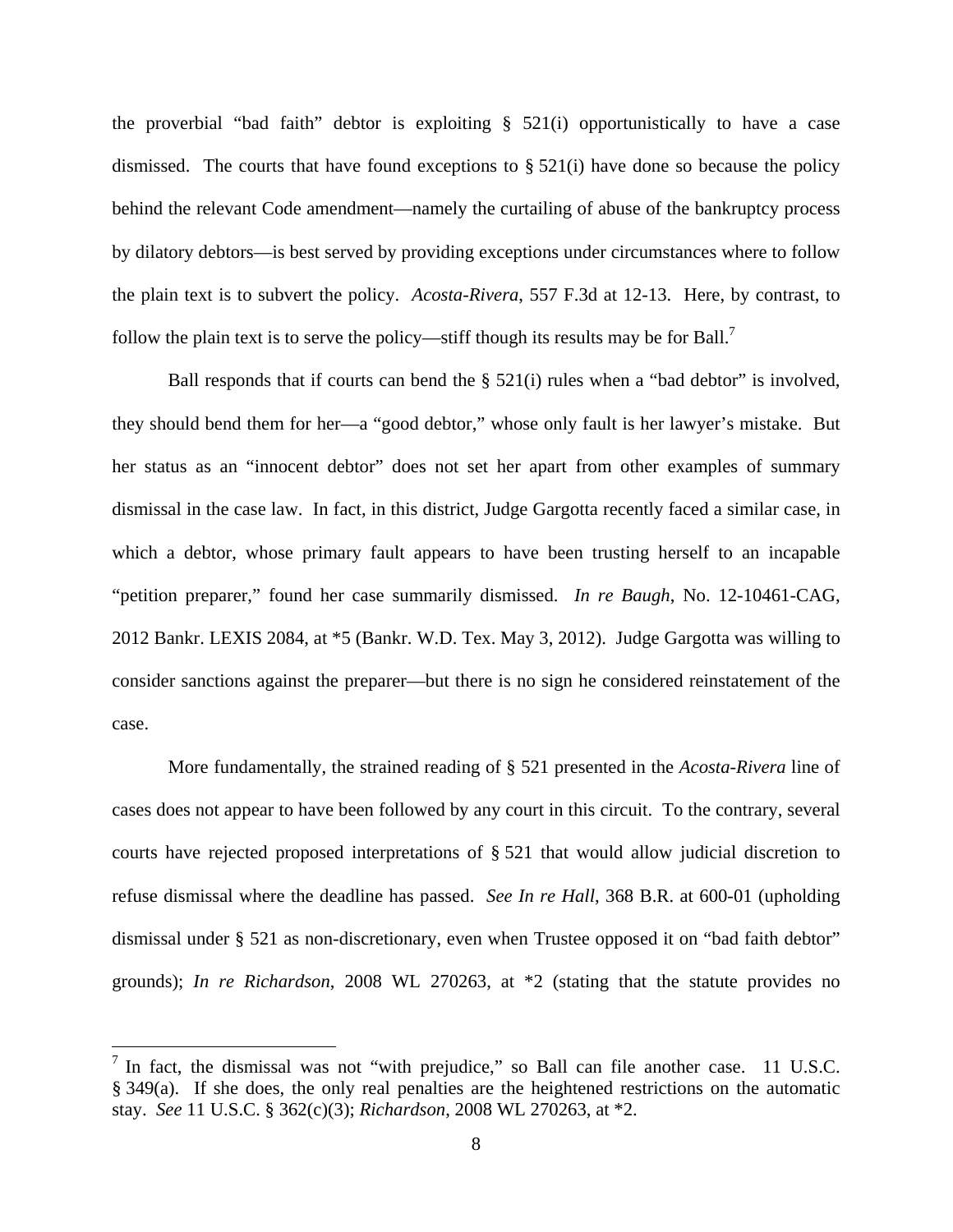exception even for a "bad faith" debtor). For all of these reasons, this Court declines Ball's invitation to extend the *Acosta-Rivera* line of cases to provide for the reinstatement of her case.

#### **B. Other Grounds for Dismissal**

 In the certification pursuant to which Ball's case was dismissed, and more elaborately in the responses filed in opposition to the Motions, the Trustee has raised other grounds supporting dismissal, including Ball's failure to file tax returns timely pursuant to  $\S$  521(e)(2)(A)(i) of the Code. In light of the Court's ruling, discussed in the previous section, concerning the late-filed payment advices, the Court need not consider any of the additional grounds for dismissal. That said, should Ball file another petition for relief, she is admonished to take care that her filings comply with all relevant rules, including those that have been identified by the Trustee.

#### **C. Attorneys' Fees**

According to the Disclosure of Compensation of Attorney for Debtor attached to the Petition, Ball's counsel received \$3,500 in fees before the filing of this case. The Trustee has requested that this Court "review" the fees "as excessive or inappropriate in light of the services performed." Trustee's Response in Opposition to Debtor's Motion to Reconsider and Vacate Summary Dismissal of Case [Dkt. No. 21], at 6. Despite the sincere efforts of Ball's counsel to redress her failure to send Ball's payment advices to the Trustee timely, the facts clearly call for such evaluation. The Court is empowered and obligated to perform such a review under § 329 of the Code, Rule 2017 of the Bankruptcy Rules, and Bankruptcy Local Rule 2016(c). Accordingly, Court will issue a show cause order and hold a hearing concerning what compensation (if any) is reasonable and appropriate for Ball's attorney.